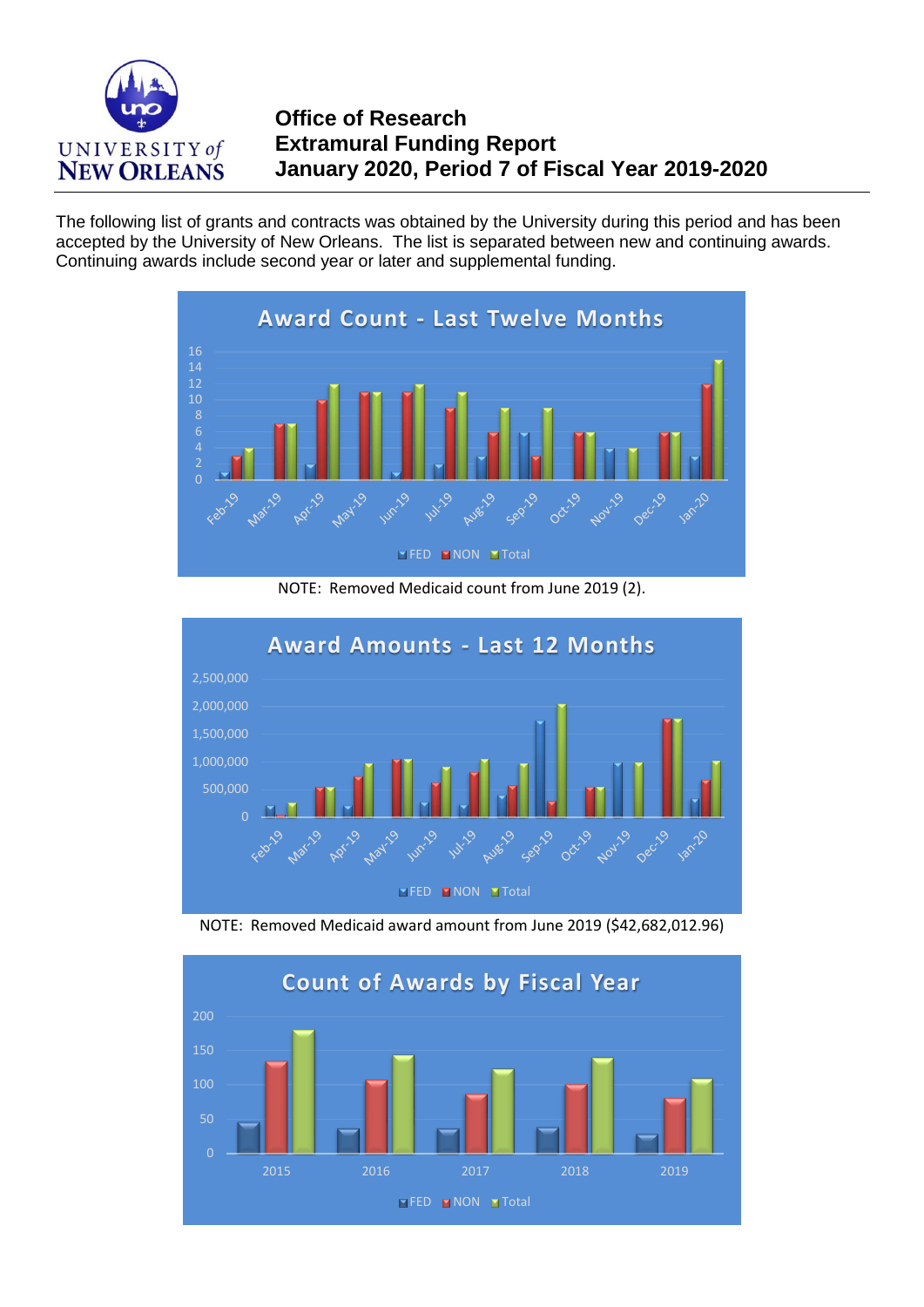#### **Grants and Contracts Accepted by the University of New Orleans JANUARY 2020**

| College/Department<br>PI Name                                                        |   | Category Fed/NonFed | Agency                                      | <b>Project Title</b>                                         | <b>Funded Amount</b> |
|--------------------------------------------------------------------------------------|---|---------------------|---------------------------------------------|--------------------------------------------------------------|----------------------|
| <b>New Awards</b>                                                                    |   |                     |                                             |                                                              |                      |
| <b>College of Business Administration</b><br><b>Business &amp; Economic Research</b> |   |                     |                                             |                                                              |                      |
| Williams, John A                                                                     | В | <b>NON</b>          | LA Dept of Culture, Recreation &<br>Tourism | Measure Tourism Spending in Louisiana<br>Parishes - FY20     | \$34,937             |
| College of LA, Educ, & Hum Dev<br><b>Fine Arts</b>                                   |   |                     |                                             |                                                              |                      |
| Mecugni, Anna                                                                        | В | <b>NON</b>          | Harpo Foundation                            | The Main Mix                                                 | \$10,000             |
| <b>Planning and Urban Studies</b>                                                    |   |                     |                                             |                                                              |                      |
| Nelson, Marla K                                                                      | В | <b>NON</b>          | Regional Planning Commission                | RPC Spring 2020 Intern                                       | \$9,055              |
| <b>UNO Transportation Institute</b>                                                  |   |                     |                                             |                                                              |                      |
| Tolford-Marthaller, Tara<br>м                                                        | в | <b>NON</b>          | People for Bikes                            | Bicycle Count Data Collection and Evaluation<br>Support      | \$24,803             |
| <b>UNO-CHART</b>                                                                     |   |                     |                                             |                                                              |                      |
| Farris, Monica Teets                                                                 | В | <b>NON</b>          | <b>Tulane University</b>                    | Climate, culture, movement: Navigating<br>decision-making    | \$43,148             |
| Farris, Monica Teets                                                                 | В | <b>NON</b>          | University of Central Florida               | Measuring, Explaining, and Enhancing Gulf<br>Coast           | \$50,000             |
| Farris, Monica Teets                                                                 | в | <b>NON</b>          | Urban Institute                             | Capacity and Change in Climate Migrant-<br>Receiving Communi | \$156,203            |
| <b>College of Sciences</b><br>Pontchartrain Institute                                |   |                     |                                             |                                                              |                      |
| Foster-<br>Martinez, Madeline<br>Russell                                             | В | <b>NON</b>          | The Water institute of the Gulf             | LA Coastal Master Plan Barrier Islands<br>Model Updates and  | \$32,000             |
| Nonacademic<br><b>Office of Research</b>                                             |   |                     |                                             |                                                              |                      |
| Tarr, Matthew A                                                                      | В | <b>NON</b>          | UNO FOUNDATIONS                             | Tolmas Scholars (PURSUE) 2020                                | \$50,000             |
|                                                                                      |   |                     |                                             |                                                              |                      |

# **Continuation Awards**

#### **College of Engineering**

*Naval Arch & Marine Engr*

| Taravella.Brandon | <b>FED</b> | Office of Naval Research | Investigation into the Boundary Layer of an | \$50,000 |
|-------------------|------------|--------------------------|---------------------------------------------|----------|
| Michael           |            |                          | Anguilliform                                |          |